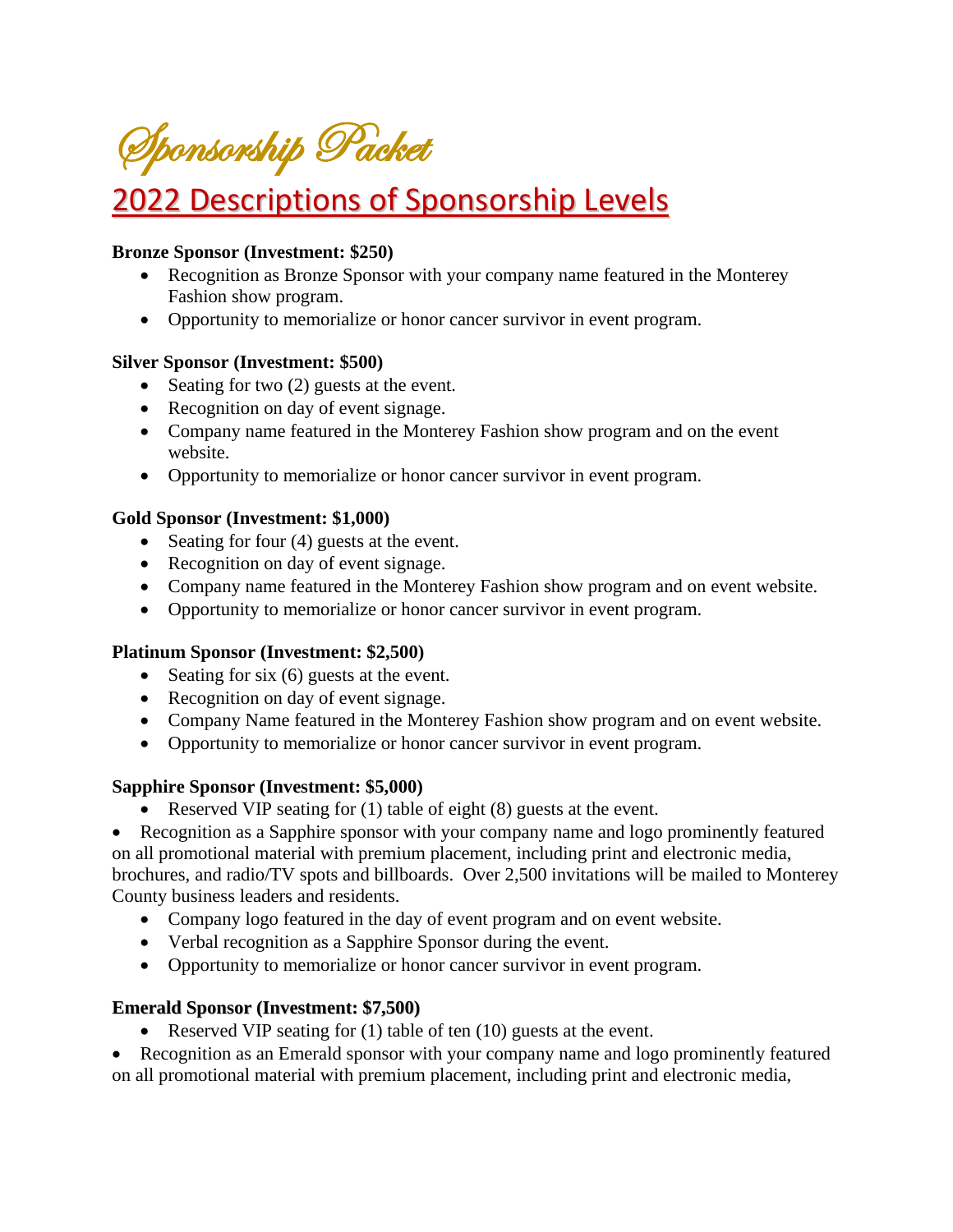brochures, and radio/TV spots and billboards. Over 2,500 invitations will be mailed to Monterey County business leaders and residents.

- Company logo prominently featured in the day of event program and on event website.
- Day of event signage recognition with company logo.
- Verbal recognition as an Emerald Sponsor during the event.
- Opportunity to memorialize or honor a cancer survivor in event program.

#### **Ruby Sponsor (Investment: \$10,000)**

- Reserved VIP seating for (1) table of twelve (12) guests at the event.
- Recognition as a Ruby sponsor with your company name and logo prominently featured on all promotional material with premium placement, including print and electronic media, brochures, and radio/TV spots and billboards. Over 2,500 invitations will be mailed to Monterey County business leaders and residents.
	- Company logo prominently featured in the day of event program and on event website.
	- Day of event signage recognition with company logo.
	- Verbal recognition as a Ruby Sponsor during the event.
	- Opportunity to memorialize or honor a cancer survivor in event program.

#### **Diamond Sponsor (Investment: \$15,000)**

- Reserved VIP seating for (2) tables of eight (16) guests at the event.
- Recognition as a Diamond sponsor with your company name and logo prominently featured on all promotional material with premium placement, including print and electronic media, brochures, and radio/TV spots and billboards. Over 2,500 invitations will be mailed to Monterey County business leaders and residents.
	- Company logo prominently featured in the day of event program and on event website.
	- Day of event signage recognition with company logo.
	- Verbal recognition as a Diamond Sponsor during the event.
	- Opportunity to memorialize or honor a cancer survivor in event program.

#### **Premier Sponsor (Investment: \$20,000)**

• Reserved VIP seating for (2) tables of ten (20) guests at the event.

• Recognition as a Premier sponsor with your company name and logo prominently featured on all promotional material with premium placement, including print and electronic media, brochures, and radio/TV spots and billboards. Over 2,500 invitations will be mailed to Monterey County business leaders and residents.

- Company logo prominently featured in the day of event program and on event website.
- Day of event signage recognition with company logo.
- Verbal recognition as a Premier Sponsor during the event.
- Opportunity to memorialize or honor a cancer survivor in event program.

#### **If commitment is made prior to printing deadline of Feb 1, 2022.**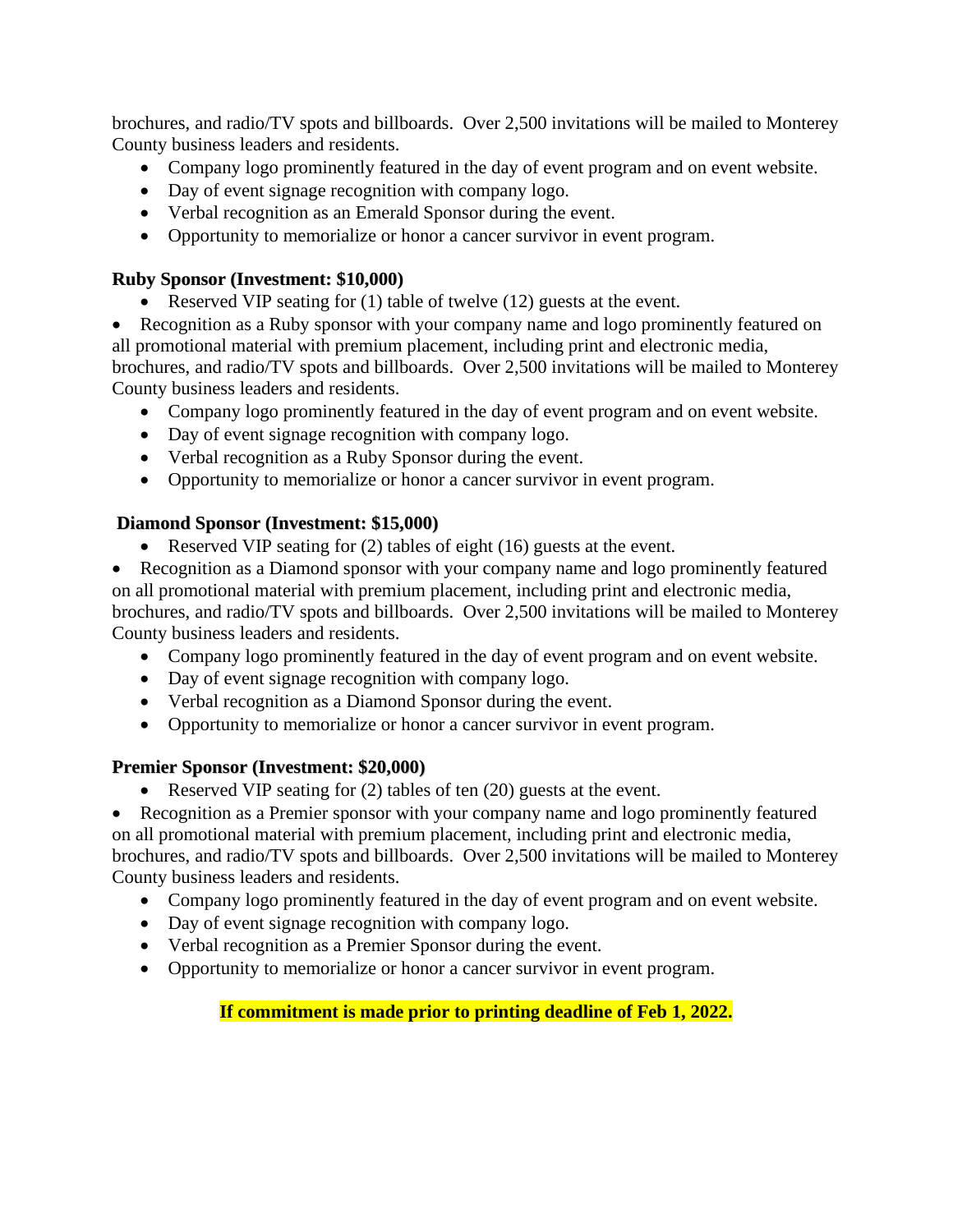## **Sponsorship Level Comparison Chart**

| Sponsorship levels                                                                                                        | Premier<br>Sponsor               | <b>Diamond</b><br>Sponsor        | Ruby<br>Sponsor                  | <b>Emerald</b><br>Sponsor        | Sapphire<br>Sponsor              | Platinum<br>Sponsor                             | Gold<br>Sponsor                                 | <b>Silver</b><br>Sponsor                        | <b>Bronze</b><br><b>Sponsor</b>                 |
|---------------------------------------------------------------------------------------------------------------------------|----------------------------------|----------------------------------|----------------------------------|----------------------------------|----------------------------------|-------------------------------------------------|-------------------------------------------------|-------------------------------------------------|-------------------------------------------------|
| Investment                                                                                                                | \$20,000                         | \$15,000                         | \$10,000                         | \$7,500                          | \$5,000                          | \$2,500                                         | \$1,000                                         | \$500                                           | \$250                                           |
| VIP seating at the<br>event                                                                                               | 20                               | 16                               | 12                               | 10                               |                                  |                                                 |                                                 |                                                 |                                                 |
| Priority seating at the<br>event                                                                                          |                                  |                                  |                                  |                                  | 8                                | 6                                               | 4                                               | 2                                               | 0                                               |
| Recognition in the<br>invitation mailed to<br>3000 Santa Cruz<br><b>County Business</b>                                   |                                  |                                  |                                  |                                  |                                  |                                                 |                                                 |                                                 |                                                 |
| leaders and<br>residences                                                                                                 | Your logo<br>included            | Your logo<br>included            | Your logo<br>included            | Your logo<br>included            | Your logo<br>included            |                                                 |                                                 |                                                 |                                                 |
| Recognition in<br>Program book of your<br>organization or<br>business                                                     | 1 Full page<br>Ad                | Half page<br>Ad                  | Your Logo<br>Included            | Your logo<br>included            | Your logo<br>included            |                                                 |                                                 |                                                 |                                                 |
| Name and<br>Sponsorship level on<br>sponsor page in<br>Program book and<br>Event website                                  | Your logo<br>included            | Your logo<br>included            | Your logo<br>included            | Your logo<br>included            | Your logo<br>included            | <b>NAME</b><br><b>FEATURED</b><br><b>INSIDE</b> | <b>NAME</b><br><b>FEATURED</b><br><b>INSIDE</b> | <b>NAME</b><br><b>FEATURED</b><br><b>INSIDE</b> | <b>NAME</b><br><b>FEATURED</b><br><b>INSIDE</b> |
| Verbal recognition at<br>Gala by Master of<br>Ceremonies                                                                  | X                                | X                                | X                                | X                                | X                                |                                                 |                                                 |                                                 |                                                 |
| Company name or<br>logo will be included<br>on select promotional<br>material, including<br>print and electronic<br>media | Your name<br>or logo<br>included | Your name<br>or logo<br>included | Your name<br>or logo<br>included | Your name<br>or logo<br>included | Your name<br>or logo<br>included | Your name<br>included                           |                                                 |                                                 |                                                 |
| Recognition in media,<br>PSA's, advertising,<br>billboards                                                                | X                                | Χ                                | X                                | X                                | $\mathsf X$                      | X                                               |                                                 |                                                 |                                                 |
| Recognition at the<br>event as a sponsor                                                                                  | LOGO<br>FEATURED                 | LOGO<br>FEATURED                 | LOGO<br>FEATURED                 | LOGO<br><b>FEATURED</b>          | LOGO<br>FEATURED                 | COMPANY<br><b>NAME</b><br>FEATURED              | COMPANY<br><b>NAME</b><br>FEATURED              | COMPANY<br><b>NAME</b><br><b>FEATURED</b>       | COMPANY<br><b>NAME</b><br>FEATURED              |
| Tribute & memorial<br>opportunities                                                                                       | X                                | $\mathsf X$                      | X                                | $\mathsf X$                      | $\pmb{\mathsf{X}}$               | X                                               | $\pmb{\mathsf{X}}$                              | X                                               | $\pmb{\times}$                                  |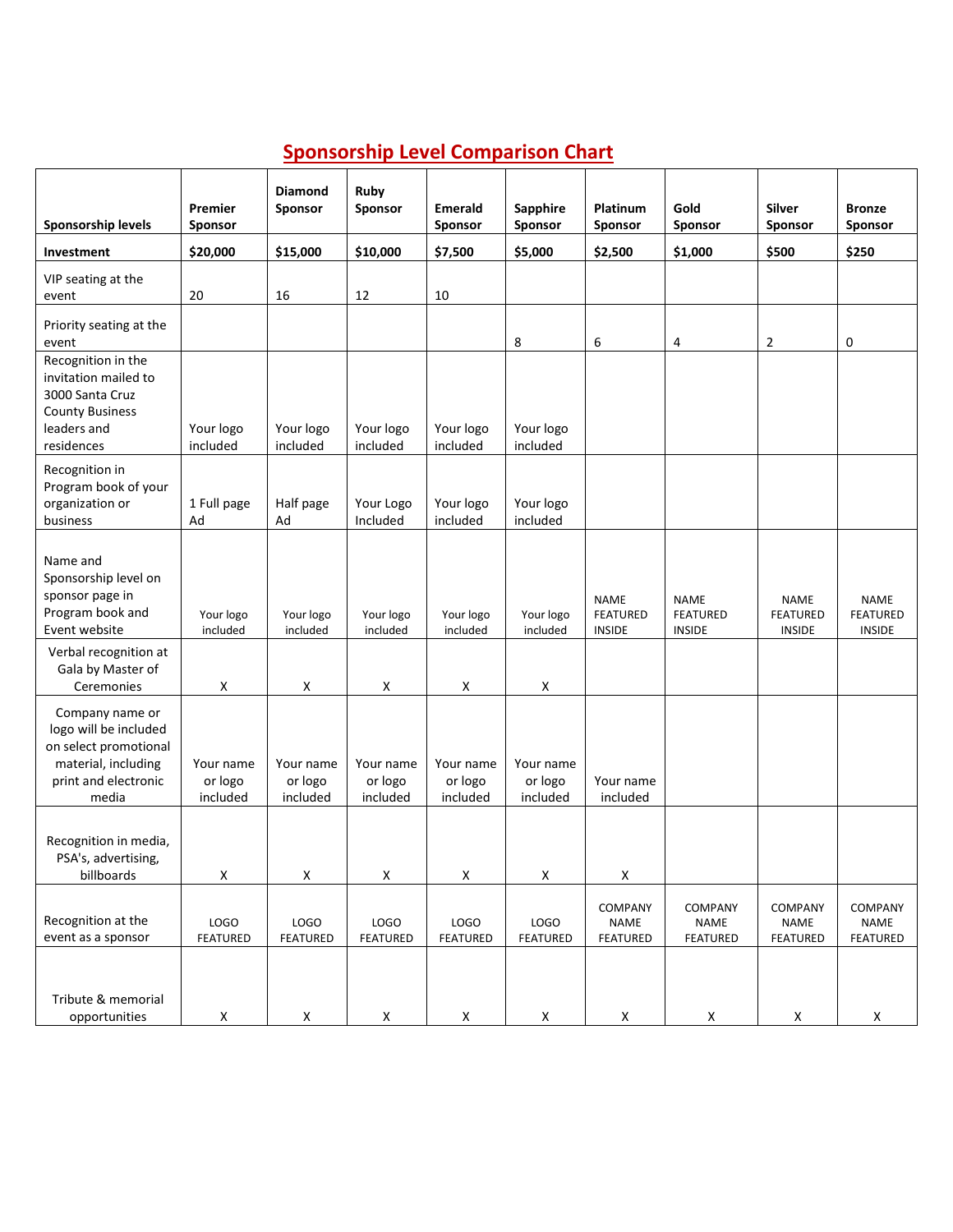#### 2022 UNDERWRITING AMENITIES

Catering/Facility Rental

Your company name or logo will appear on signage throughout the event and in the event, program distributed to all guests attending the Fashion Show Investment: \$10,000

Printing

Your company name will appear on the event Invitation and Save the Date card sent to over 3000 homes and in the event program Investment: \$5,000

Audio Visual/Entertainment/DJ Your company name will be prominently displayed at event near the DJ and stage and in the event program Investment: \$2,500

Event Décor Your company name will be prominently displayed at event near stage and in the event program Investment: \$2,000

Food for Models/Volunteers Your company name will be displayed prominently at the event and in the event program Investment: \$1,000